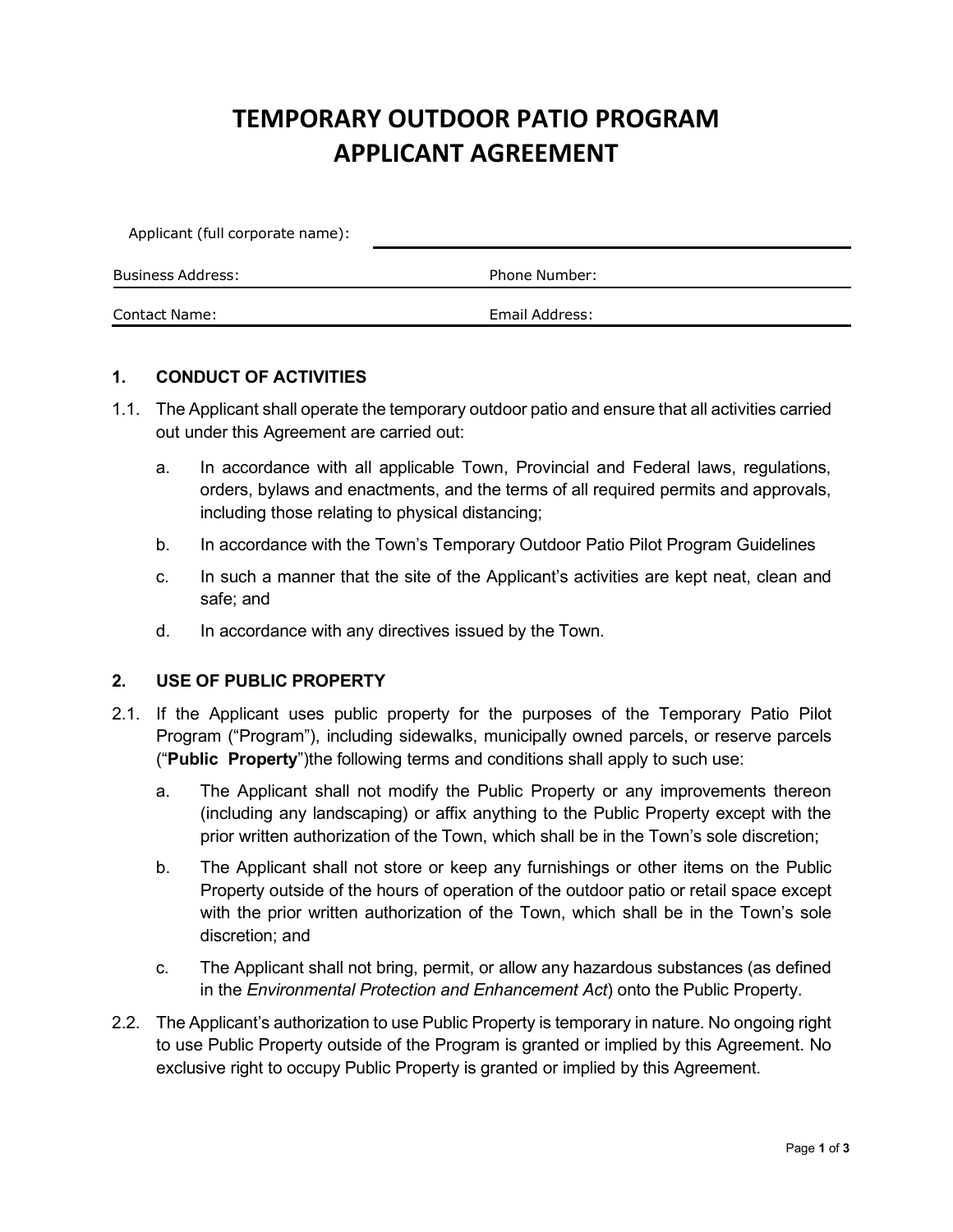## **3. TERM AND TERMINATION**

- 3.1. The Program shall continue until September 30, 2022 unless terminated earlier as described herein or extended by the Town in the Town's sole discretion. This Agreement shall remain in effect until the expiry or termination of the Program, unless terminated earlier hereunder.
- 3.2. The Town may terminate the Program at any time on twenty-four (24) hours' notice to the Applicant, or immediately if:
	- a. The Program is found to be contrary to any applicable Town, Provincial or Federal laws, regulations, orders, bylaws, or enactments, including those relating to physical distancing.
- 3.3. The Town may terminate this Agreement at any time on twenty-four (24) hours' notice to the Applicant, or immediately if:
	- a. The Applicant is found to have breached any term of the Temporary Outdoor Patio Program Guidelines or Alberta Health Services public health orders,including these Terms and Conditions and any other document referenced therein; or
	- b. If the Applicant is using Public Property, the Town requires use of the Public Property and issuing twenty-four hours' notice to the Applicant is not feasible, in the sole opinion of the Town.
- 3.4. The Applicant may terminate this Agreement at any time on notice to the Town.
- 3.5. Within twenty-four (24) hours after the expiry or termination of the Program or this Agreement, the Applicant shall restore any Public Property used by the Applicant as part of this Program to its prior condition, subject only to reasonable wear and tear.

### **4. LIABILITY, RISK AND INSURANCE**

- 4.1. The Applicant's participation in the Program and the operations of any outdoor patio or retail space shall be at the Applicant's sole risk and expense.
- 4.2. The Applicant shall indemnify and hold harmless the Town and the Town's officials, managers, employees, contractors and insurers from and against any claim, demand, action, cause of action, costs or damages resulting from the participation in the Program, the operation of any outdoor patio or any negligence, willful misconduct or breach of this Agreement by the Applicant or the Applicant's officials, officers, directors, managers, employees, contractors, invitees, guests, or any other person for whom the Applicant is responsible at law.

### **5. GENERAL**

- 5.1. The headings in this Agreement are for convenience only and shall not affect their interpretation. Where the singular or masculine form of a term is used in this Agreement, it includes the plural, feminine or neutral, and *vice versa*.
- 5.2. Any notices to be issued to the Applicant under this Agreement may be issued by delivering